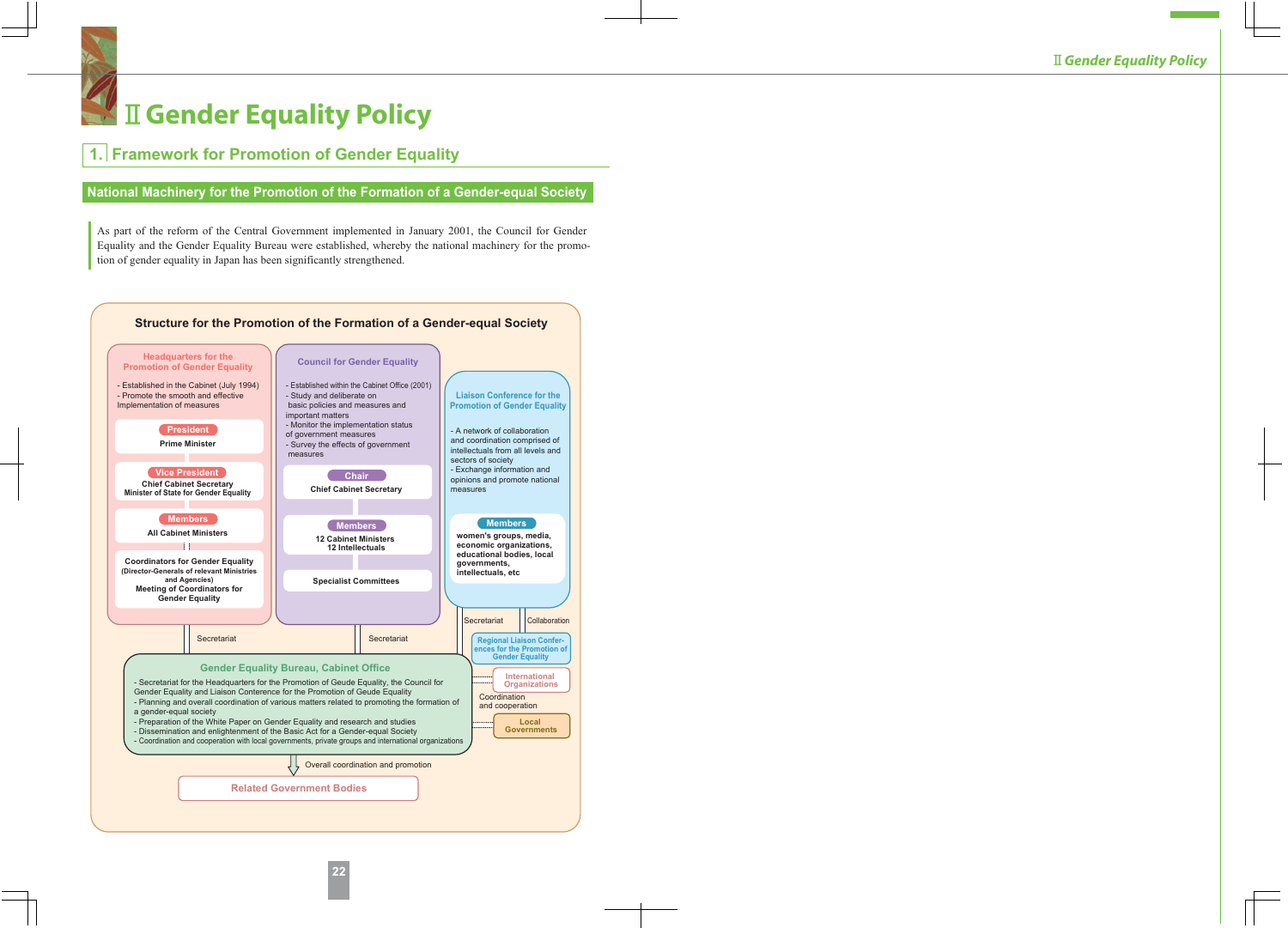# **Council for Gender Equality and Specialist Committees**

## **Specialist Committee on Basic Issues pecialist**

#### **[Purpose]**

Study and deliberate on issues of basic perceptions of gender equality, and individual, important issues of great concern to people and closely related to the basic perceptions

#### **[Reports]**

"Measures to Support Women's Challenges" (April 2003) "Enlargement of Women's Participation in the Membership of National Advisory Councils" (March 2006)

"Opinions on Follow-up the Numerical Target for the Enlargement of Women's Participation in Decision-making Processes (30% by 2020)" (December 2006)

"Future Direction for the Promotion of Gender Equality in Local Communities" (October 2008)

## **Specialist Committee on Violence against Women pecialist**

#### **[Purpose]**

Study and deliberate on measures for the future in consideration of each relevant fields, such as violence from husbands or partners, sexual crimes, prostitution, trafficking in persons, sexual harassment and stalking behavior

#### **[Reports]**

"Tasks to be Tackled on Violence against Women and Measures to it" (March 2004) "Basic Concept of Measures for Violence against Women" (July 2005)

"Execution Status of the Act on the Prevention of Spousal Violence and the Protection of Victims" (March 2007)

# **Council for Gender Equality**

**Chair** Chief Cabinet Secretary

**Members** 12 cabinet ministers (designated by the Prime Minister)

12 intellectuals (appointed by the Prime Minister)

## **Specialist Committee on Monitoring and Gender Impact Assessment and Evaluation**

#### **[Purpose]**

Study and deliberate on whether or not the Basic Plan for Gender Equality is being steadily implemented in each ministry and agency, as well as on government measures and other matters affecting the formation of a gender-equal society

#### **[Reports]**

"Report on Monitoring and Gender Impact Assessment and Evaluation of Measures for Capacity-building and Lifelong Learning to Facilitate Diversity of Choice" (March 2007) "Report on Monitoring and Gender Impact Assessment and

Evaluation of Support to the Elderly for Living Independently" (June 2008)

that cause difficulty for both men and women"(November 2009) "Report on Monitoring and Gender Impact Assessment and Evaluation of issues arising from new trends in economy and society

# **Specialist Committee on Work-Life Balance pecialist**

#### **[Purpose]**

Study and deliberate on matters related to promotion of the work-life balance with a view to creating a society where both men and women can participate in various activities of their own choice, such as work, family life, community activities, self-development etc. at each stage in life

#### **[Reports]**

"Basic Direction for the Promotion of the "Work-life Balance" (July 2007)

"Index of the Degree of Realization of the "Work-life Balance" (March 2008)

"Advantages for Businesses in Pursuing the Work-life Balance" (April 2008)

# **Structure of the Gender Equality Bureau, Cabinet Office**



Research and analysis

- Monitoring and gender impact assessment and evaluation
- Handling complaints